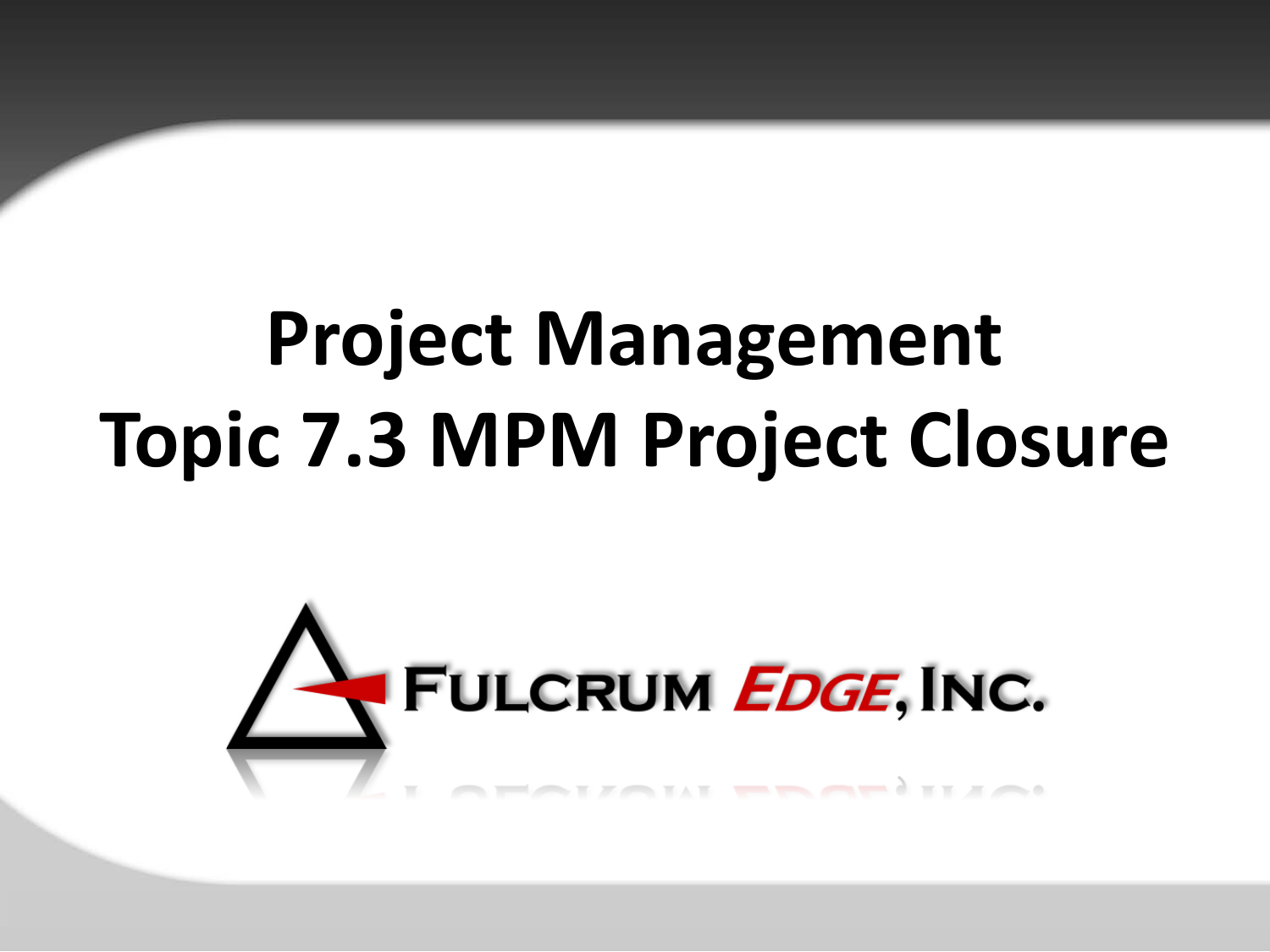### **MPM Project Closure**

- Project to user linkage
- Celebrating success
- Opportunities beyond the project

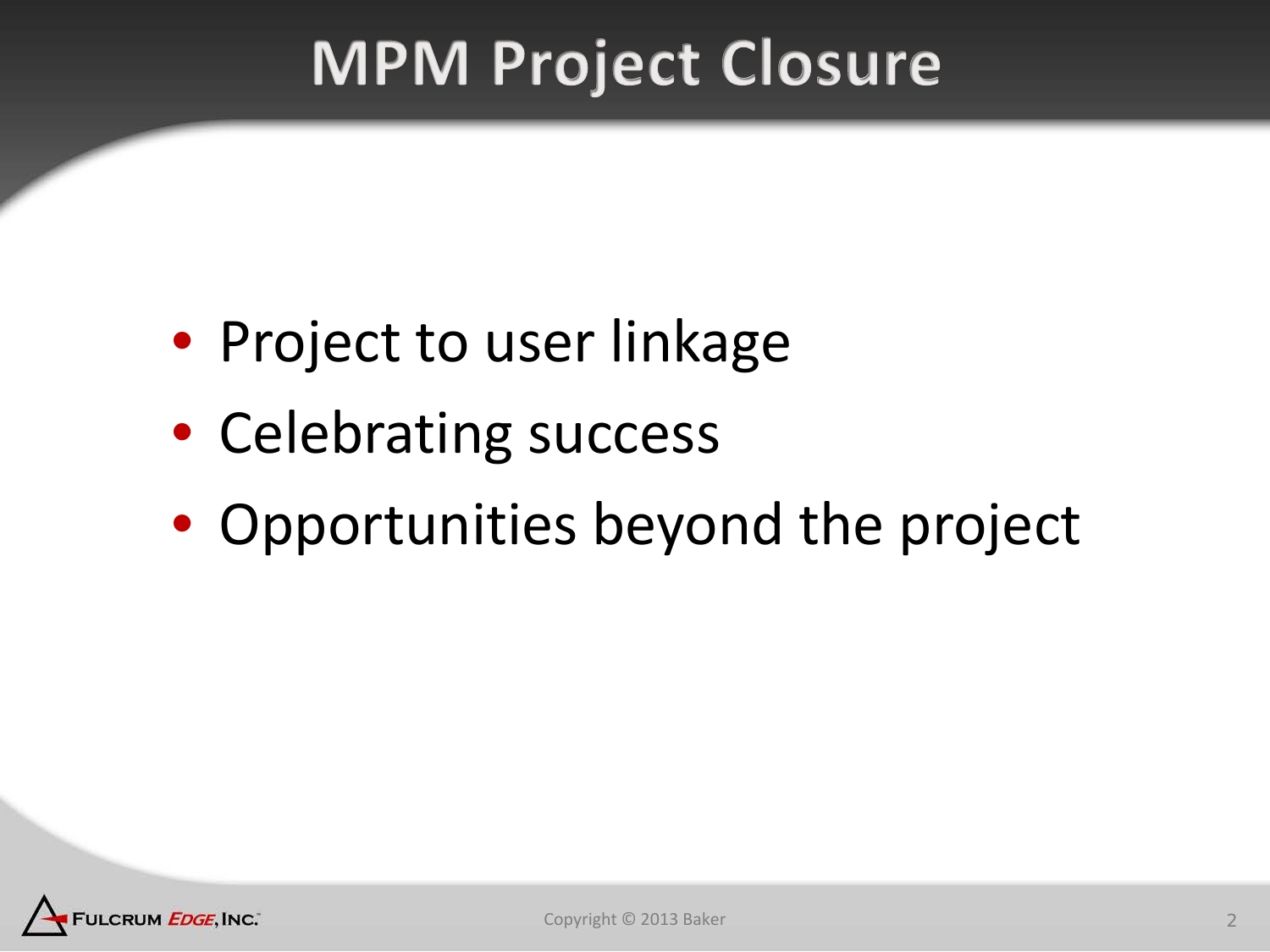### 7.3.1 Roundtable Exercise



## **Project to User Linkage**

- What are the benefits for HTMI when GMI manufacturing is heavily involved with the equipment installation?
- What are some obstacles to securing GMI's manufacturing involvement in the equipment?
- What are the benefits for GMI when their manufacturing personnel are involved in the installation of the HTMI equipment?

#### **Share your thoughts in roundtable discussion.**

#### Learn by Doing Project Management Page 186

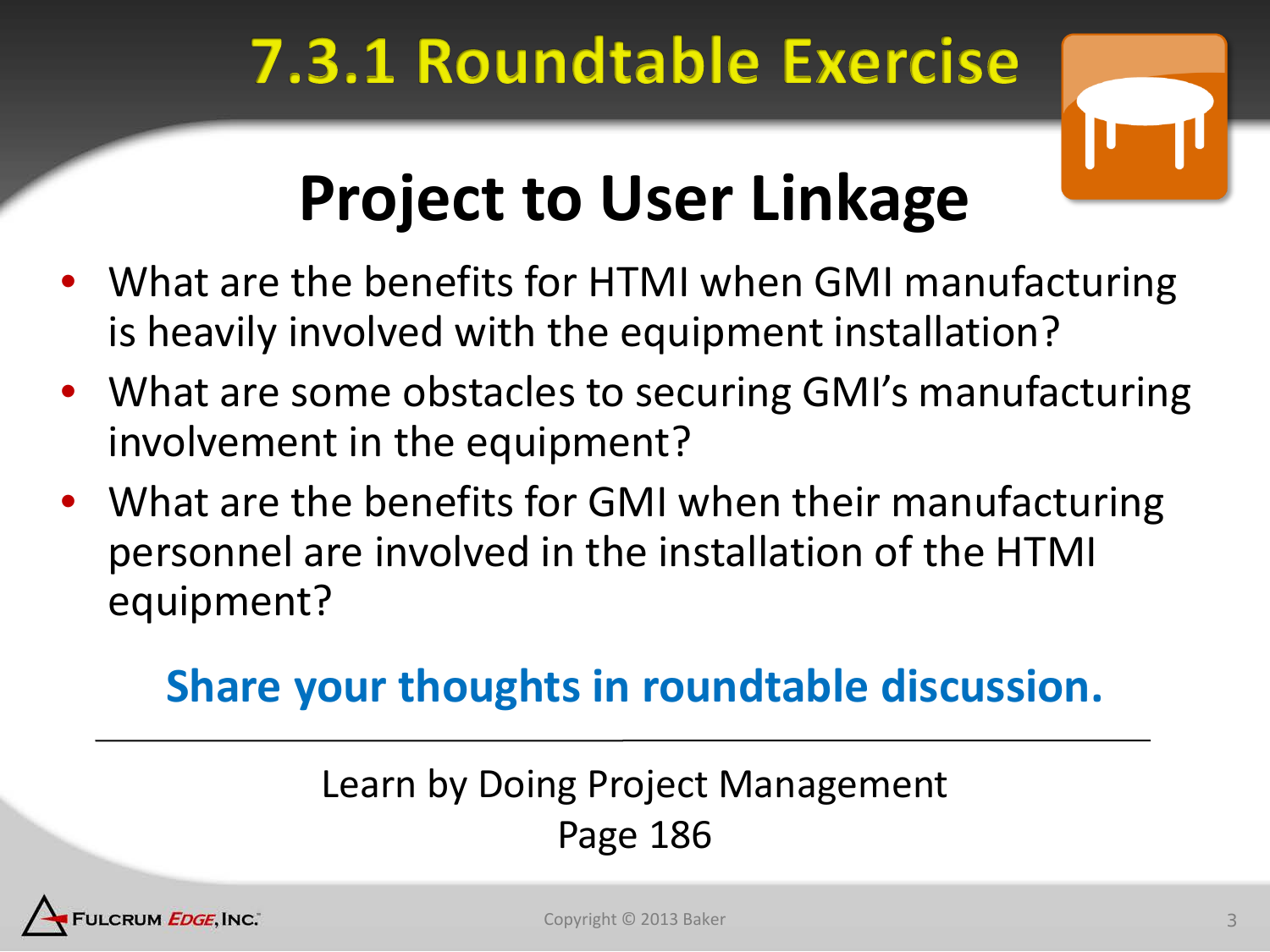#### **MPM Project Provides an Excellent Team Model**

- Team organization and interdependence
- Individual and team behaviors
- Activity planning
- Workplace organization
- Visual controls
- Change control process
- Goals

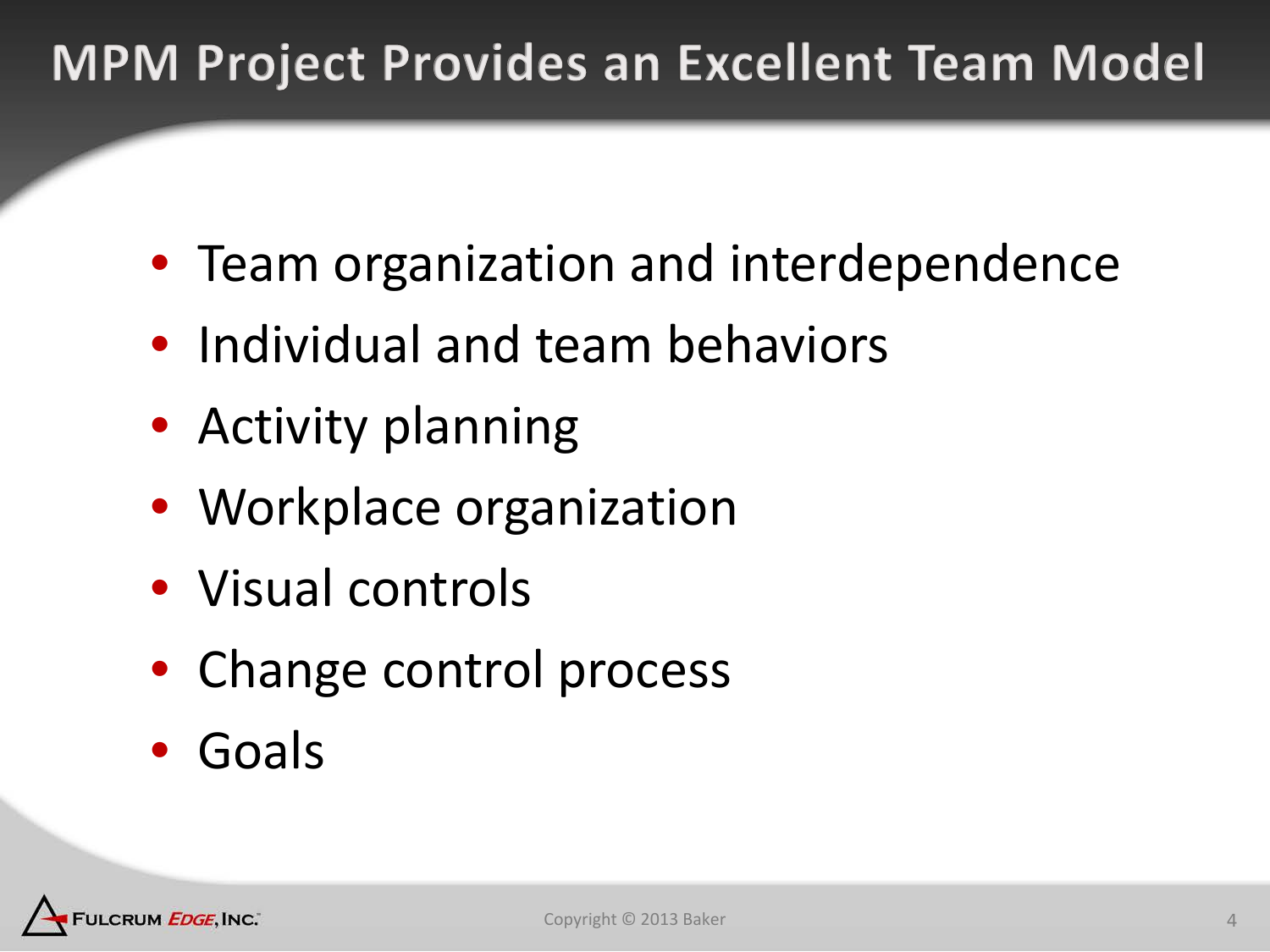### **Recognition Planning**

- Keep it simple
- Apply equally to all teams
- Leadership participation to acknowledge accomplishments
- Family participation is very effective
- Link accomplishments to benefits for the individual and company.

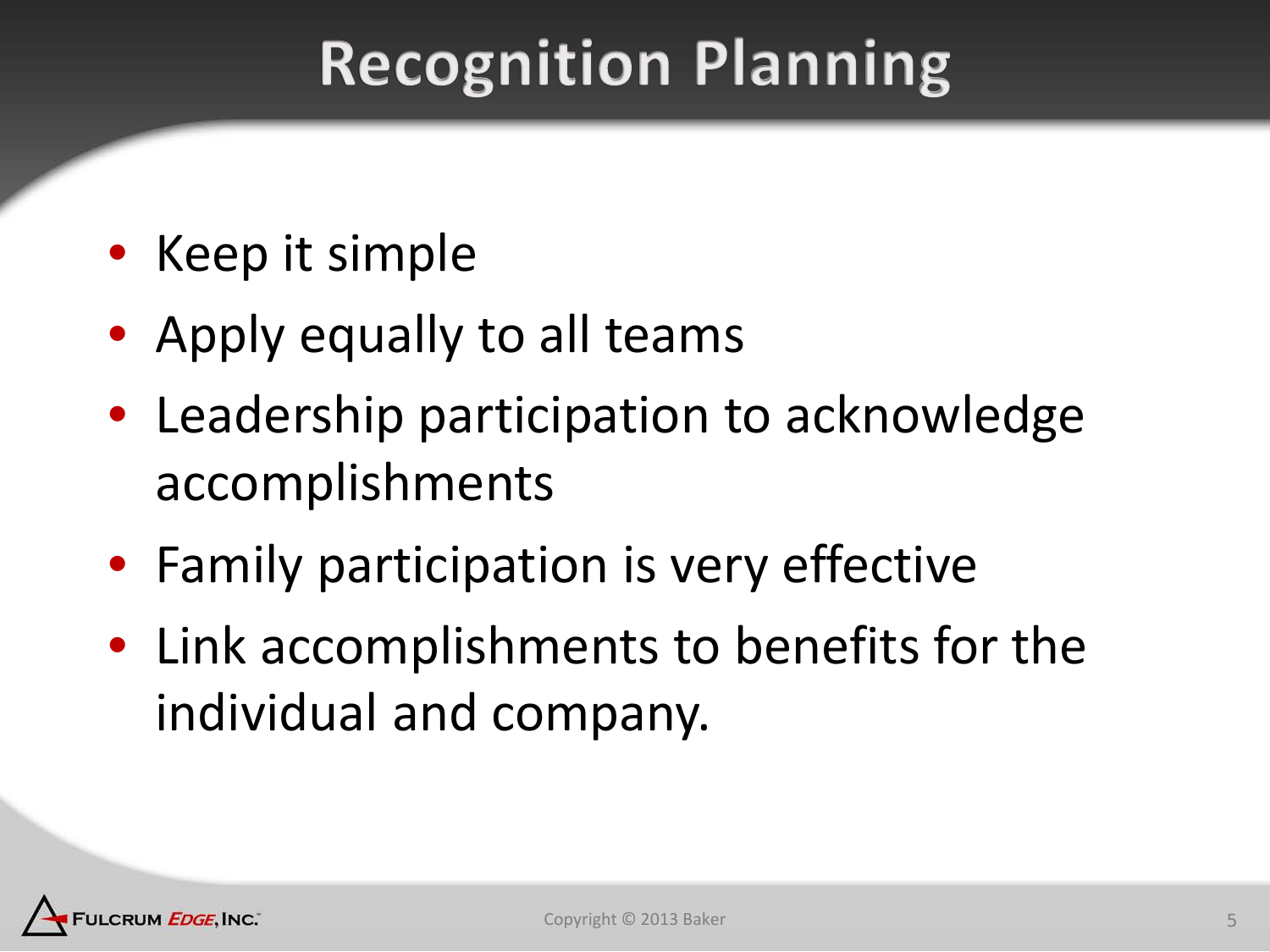### **Team Celebration Do's and Don'ts**

#### **Celebration Do's**

- Ensure celebration is timely; ideally after each project phase is completed
- Utilize praise and acknowledgement
- Involve family (when practical) to expand recognition

### **Celebration Don'ts**

- Avoid conflict with existing rewards systems
- Avoid specific monetary rewards
- Avoid rewards to a specific individual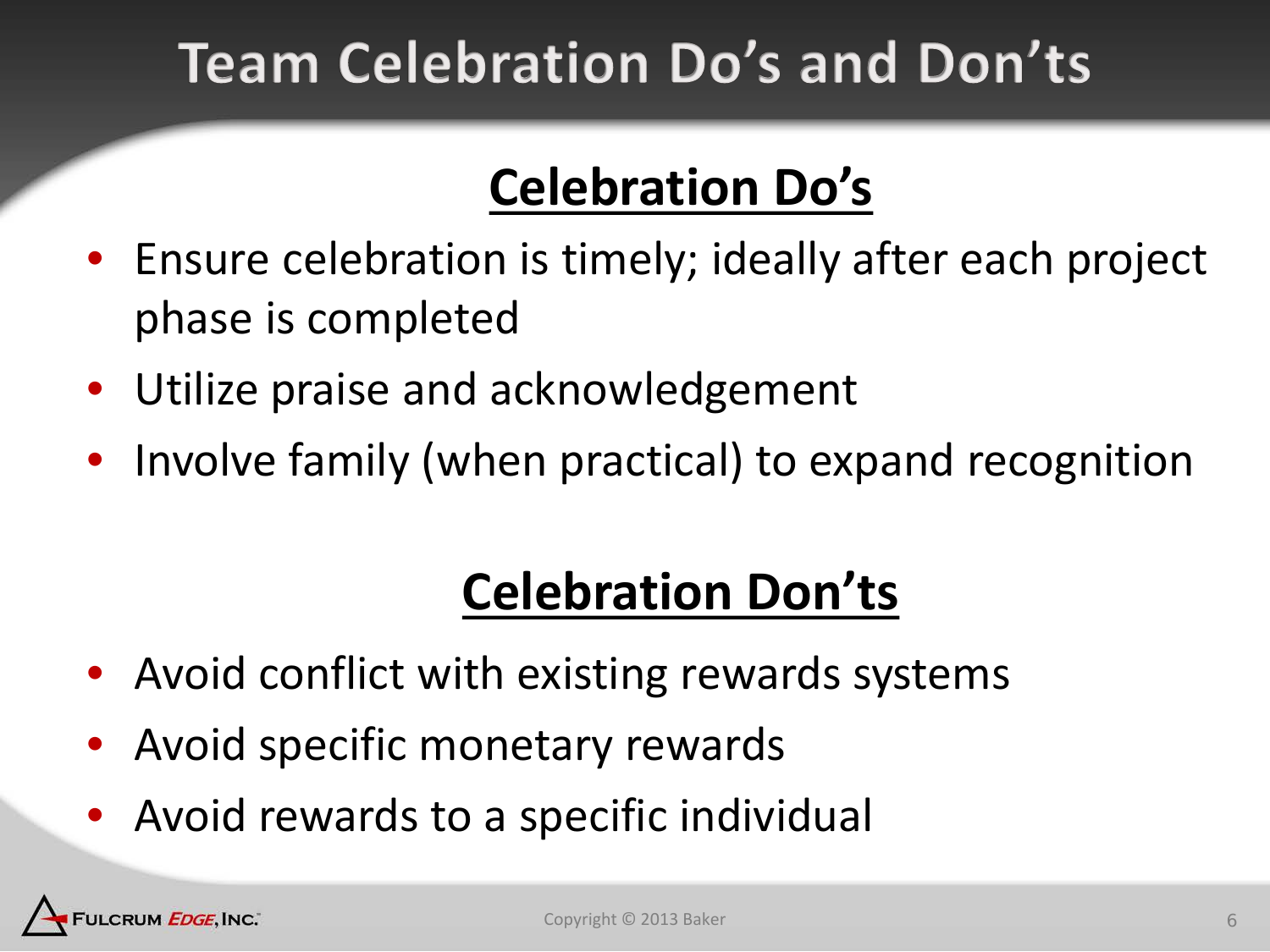#### **Team Celebration Advantages**

- Recognizes the accomplishments of the project team and company
- Fosters positive atmosphere for future teams
- Provides closure for project participants
- Creates and reinforces positive memories

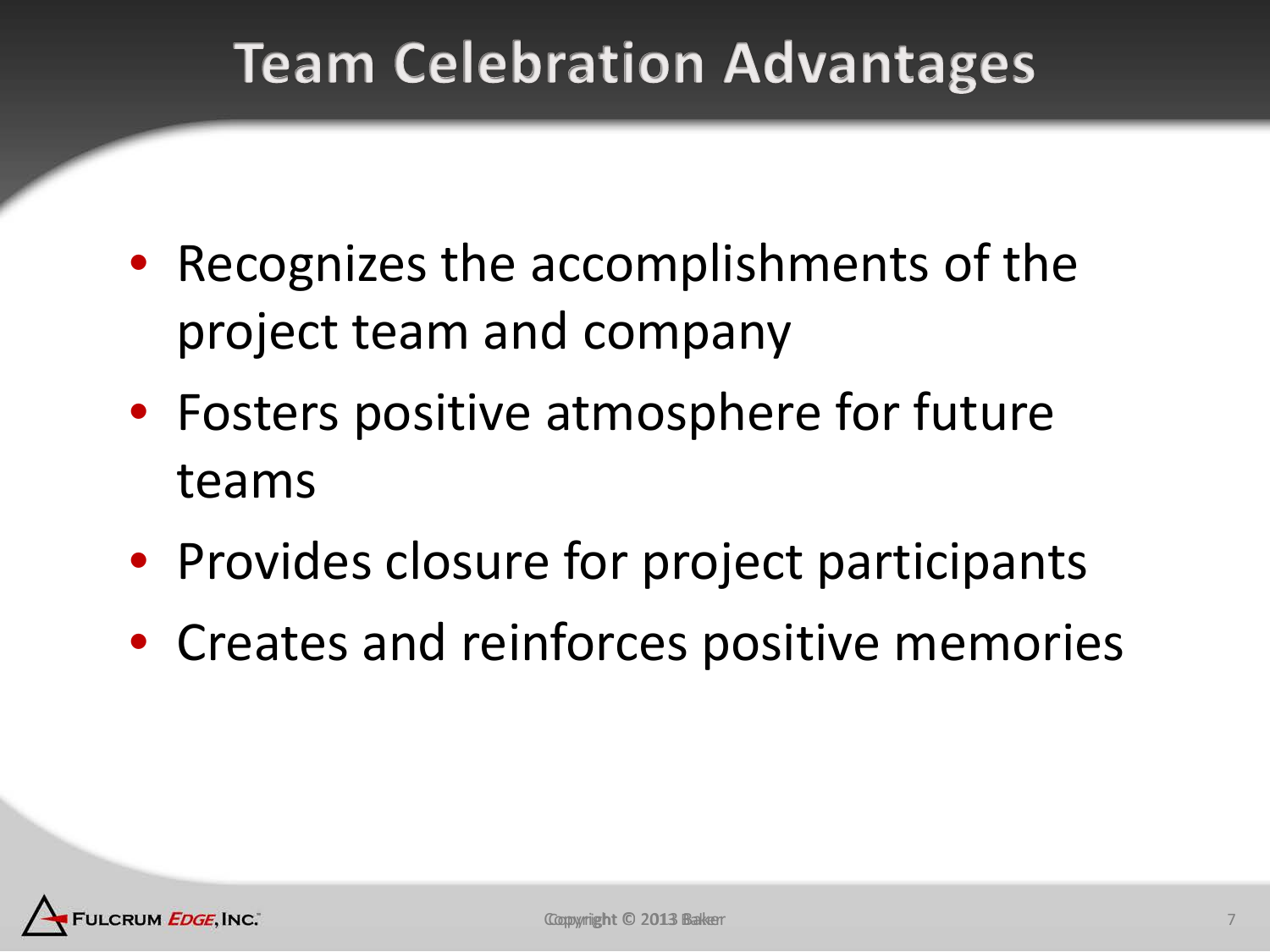#### **Reassignment Planning: Current Project Manager**

- Involves individuals in their assignments
- Considers their skills and interests
- Details remaining closure work for current project
- Defines and agrees with new manager on team member availability
- Involves on-going support personnel with the users to build their relationships and eliminate dependence on project manager

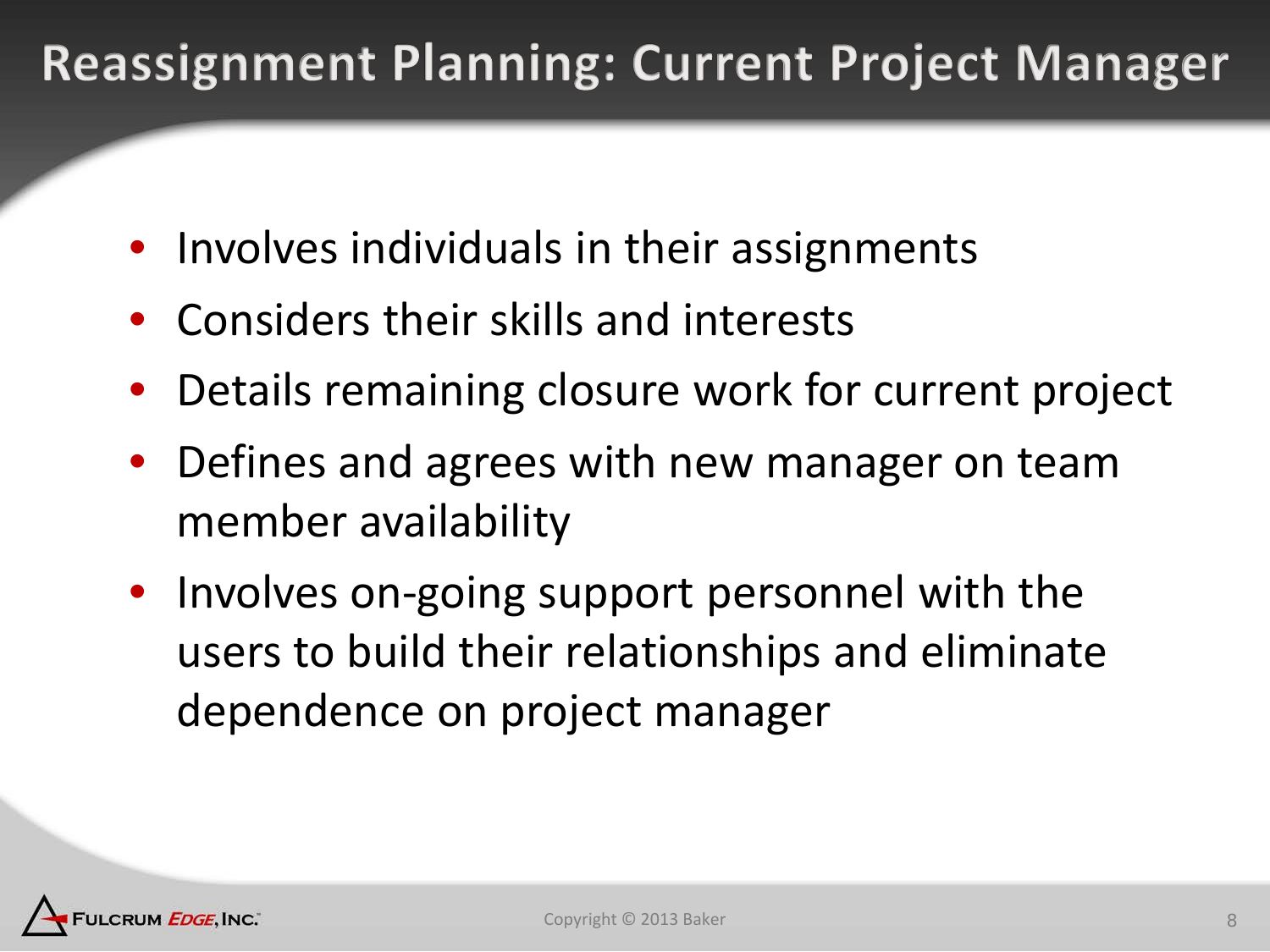#### **Reassignment Planning: Current Team Member**

- Focuses on transferring team member knowledge to the users to increase their independence
- Completes current work within agreed availability
- Works with new manager to build a good relationship
- Gains background on the new project

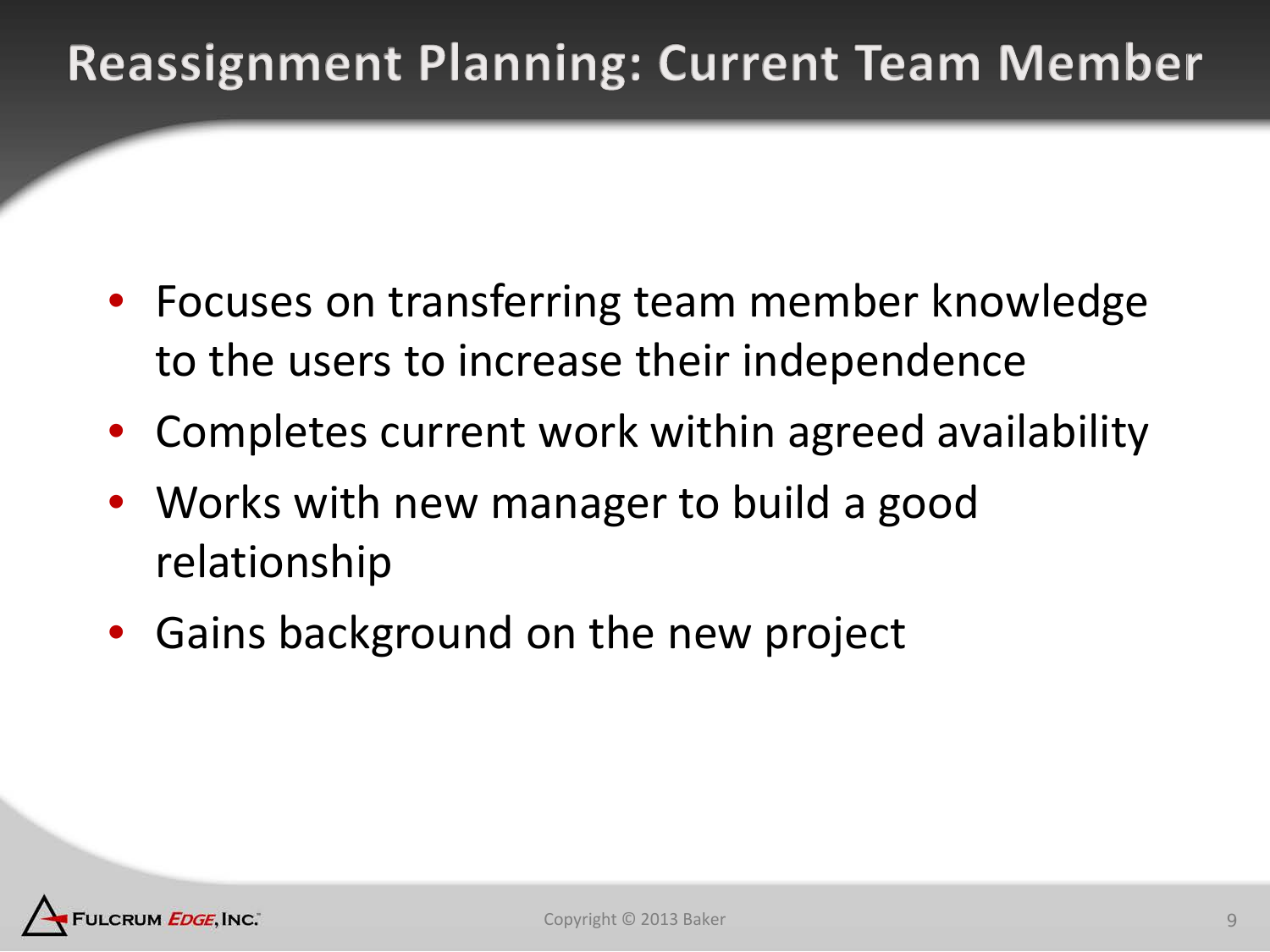## **Opportunities Beyond the Project**

- Leadership must consider the following opportunities:
	- Other beneficial interactions over product life span?
	- Leveraging the MPM relationship in other projects?
	- Utilizing MPM process beyond projects in other business areas?